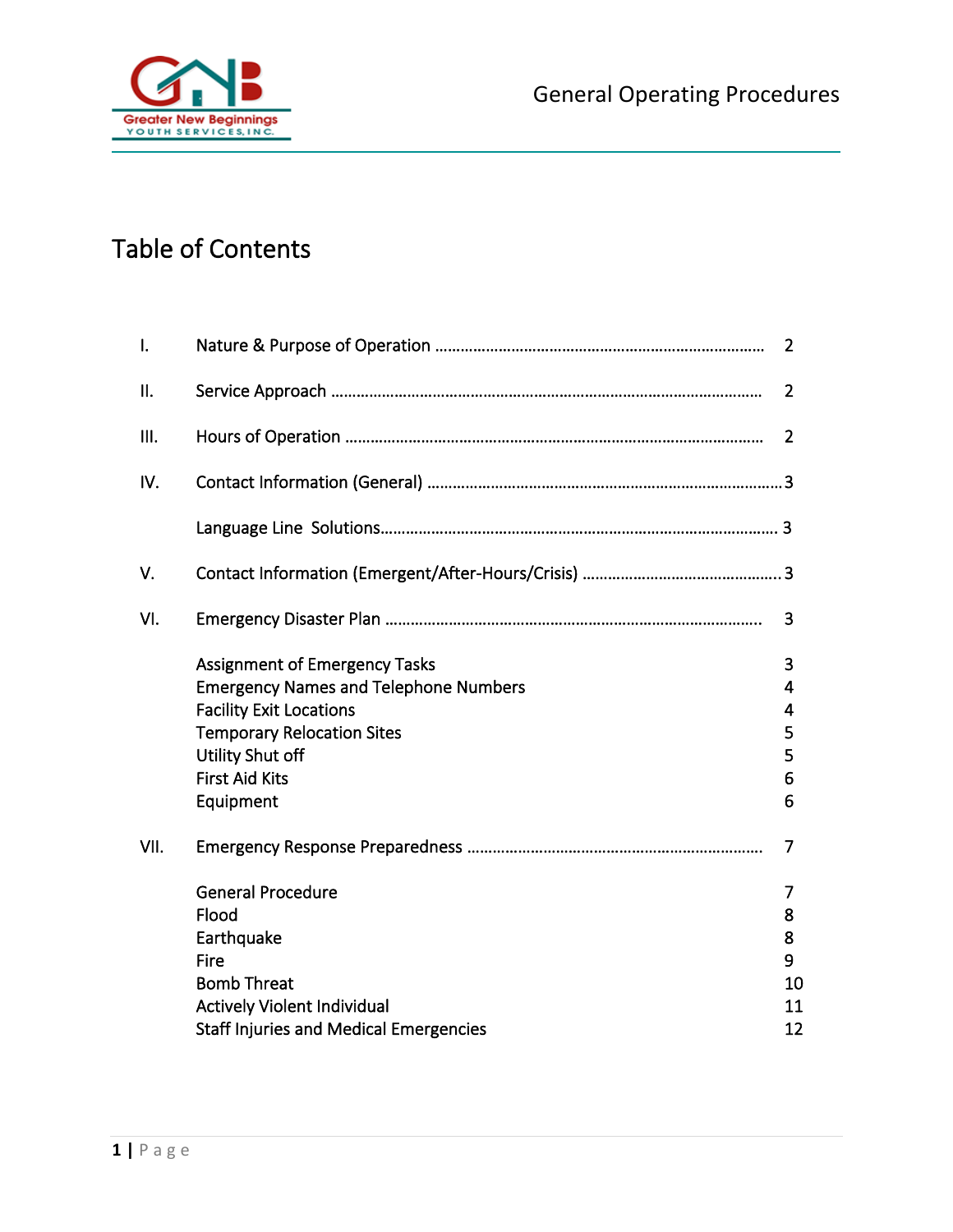

- I. Nature & Purpose of Operations: Our Short-Term Residential Therapeutic Program (STRTP) is designed to serve male youth between the ages of 12 and 18 years of age who have multiple and complex challenges. Our purpose is to provide a rehabilitative therapeutic experience and supportive milieu that encourages our residents to resolve symptoms, improve behavior and develop skills to enable resilience, promote independence, reinforce wellness and encourage good citizenship.
- II. Service Approach: All services provided to Greater New Beginnings Youth Services, Inc. youth are in accordance with our State and County approved Plan of Operations and Program Statement as adherence to regulatory agencies ensure continuity of care and the most effective outcome for GNB youth. To that end, all services are provided with the following goals in mind:
	- Provide a robust, trauma-informed rehabilitative milieu with integrated specialty mental health services, supports and 24 hour intensive care and supervision.
	- Increase wellness and decrease risk factors associated with behavioral issues, mental health diagnoses, substance abuse challenges and judicial involvement.
	- Work from a team approach that includes the youth, his natural and identified supports, as well as the Child and Family Team
	- Improve youth functioning across a variety of life domains (mental health, behavioral, educational, employment, relationships).
	- Assist youth in navigating and successfully exiting the juvenile justice system and preventing future recidivism.
	- Support youth in becoming positively engaged in their community.
	- Support youth in learning and practicing independent living skills.
	- Transition youth to a lower level of care, in family-based settings.
- III. Hours of Operation: Greater New Beginnings Youth Services, Inc. is a 24 hour a day facility providing housing for varying durations. Academic services are provided Monday thru Friday from 7:30am to 3pm and rehabilitative services are provided daily based on youths' individualized plans and emergent needs.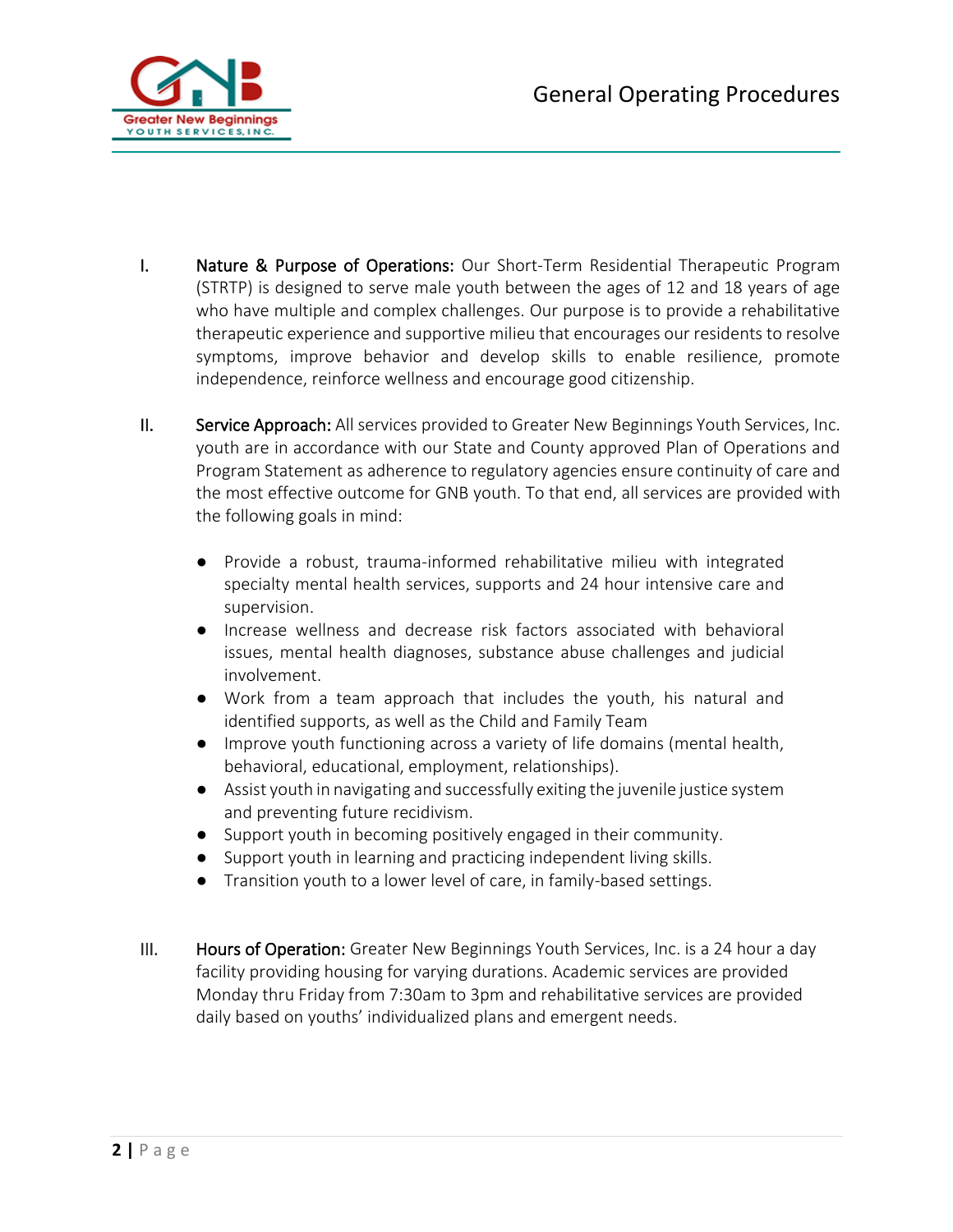

#### IV. Contact Information:

#### General Staff:

Monday thru Friday 7am - 5pm Saturday and Sunday 9am – 5pm

510-663-9090 Phone 510-663-9093 Fax

#### Administrative Staff:

Monday thru Friday 9am - 5pm

510-663-9092 Phone 510-663-9093 Fax

#### Language Line:

Call: 855-938-0124 / Select Needed Language / Enter GNB's Unique Eight Digit Code (77777990)

# V. Emergency (After-Hours/Crisis) Contact Information*:* 5pm-7am (Daily)

Executive Director/Administrator: 510-719-3950

#### VI. Emergency Disaster Plan

Greater New Beginnings Youth Services, Inc. feels it is imperative to plan for imminent disasters that pose a risk to our youth and staff. By training our staff for various events, we feel we minimize the potential risk for those involved.

#### Assignment of Emergency Tasks

| Name of Staff        | <b>Title</b>                | Assignment                 |  |
|----------------------|-----------------------------|----------------------------|--|
|                      |                             | Direct Evacuation & Person |  |
| Eugene "Gene" Denard | <b>Facility Manager</b>     | Count                      |  |
| Sherrell Tyler       | Mental Health Counselor     | Handling of First Aid      |  |
| Joyce Love           | Residential Counselor - NOC | Handling of First Aid      |  |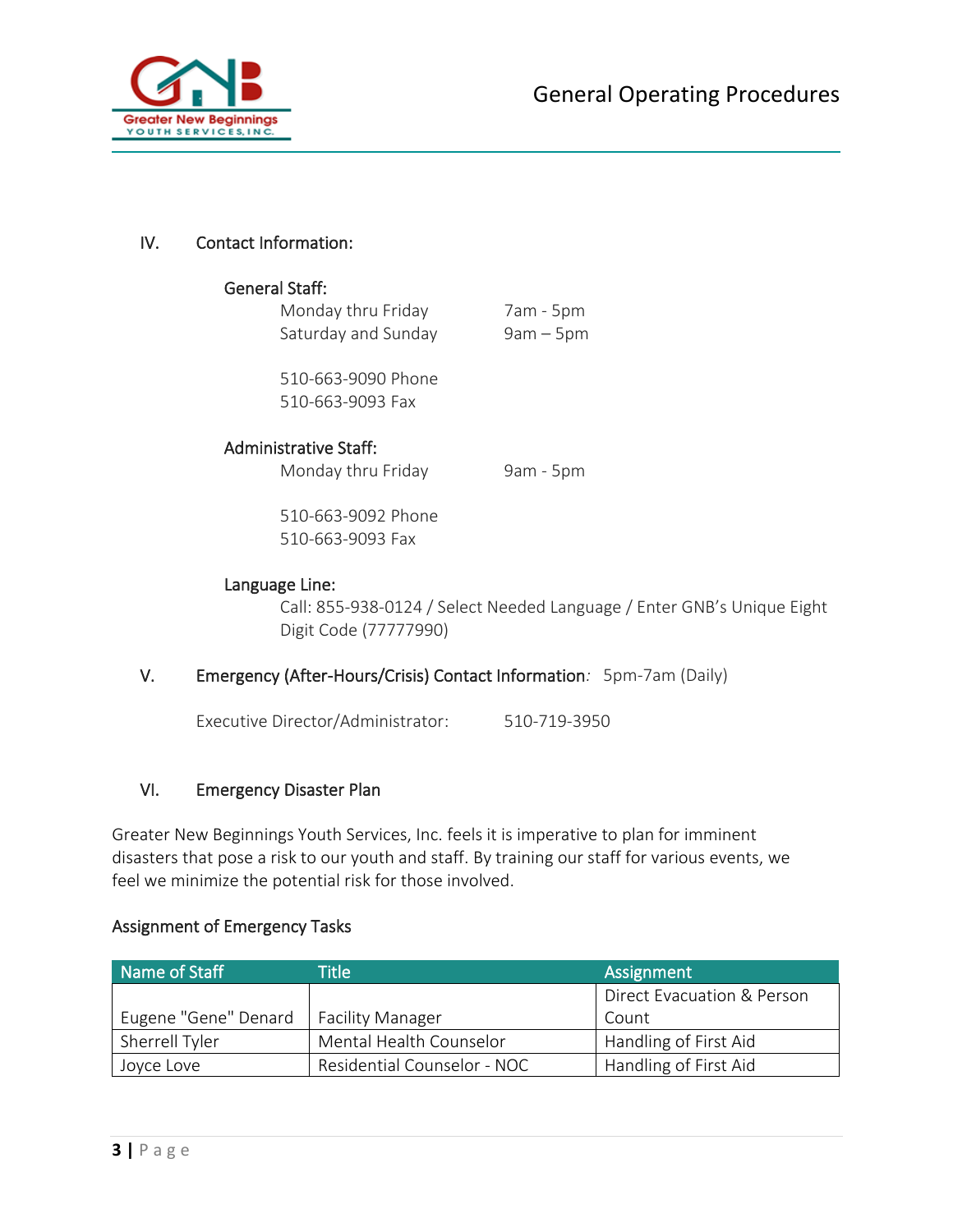

|                  | Mental Health Rehabilitation | Telephone Emergency |  |
|------------------|------------------------------|---------------------|--|
| Valentina Fierro | Specialist                   | <b>Numbers</b>      |  |
| Chris Moorhead   | Mental Health Counselor      | Transportation      |  |
| Delwin Bradford  | Mental Health Counselor      | Transportation      |  |
| Deone Ellison    | <b>Facility Manager</b>      | Meal Prep           |  |

# Emergency Names and Telephone Numbers (In addition to 9-1-1)

In addition to posting 9-1-1, Greater New Beginnings Youth Services, Inc. posts various numbers to emergency services in order to address various circumstances in the most expedient manner. The following numbers are accessible and available for staff in the event they are needed.

| Agency                                            | <b>Contact Number</b>       |  |
|---------------------------------------------------|-----------------------------|--|
|                                                   | Emergency: 911              |  |
| <b>Fire &amp; Paramedics</b>                      | Non-Emergency: 510-444-3322 |  |
| <b>Red Cross</b>                                  | 510-594-5100                |  |
| Hospitals                                         |                             |  |
| 1. Children's Hospital (Oakland)                  | 510-428-3000                |  |
| 2. Chappell Hayes (Oakland)                       | 510-835-1393                |  |
| Dentist                                           |                             |  |
| 1. East Bay Family Dental                         | 510-534-0706                |  |
| 2. Life-Long Dental                               | 510-981-4100                |  |
| Child Protective Services (CPS) - Alameda County  | 510-259-1800                |  |
| <b>Community Care Licensing (CCL)</b>             | 510-622-2602                |  |
| <b>Oakland Police Department</b>                  | 510-777-3333                |  |
| Office of Emergency Services (OES) - Part of Fire |                             |  |
| Dept for Emergency Mgt                            | 510-238-3938                |  |
| Poison Control (SF)                               | 1-800-222-1222              |  |
| Ambulance (NorCal)                                | 510-452-3400                |  |
| Suicide Hotline - Alameda County                  | 510-420-2460                |  |
| Administrator - Kenneth Porter                    | 510-719-3950                |  |

# Facility Exit Locations (See Posted Sketches)

While evacuation sketches are posted throughout the facility, a review of the evacuation process and routes are reviewed with youth and staff at Intake and at time of hire. Additionally, routine drills are conducted to ensure all staff and youth are trained and abreast of any possible changes. The current exit routes are: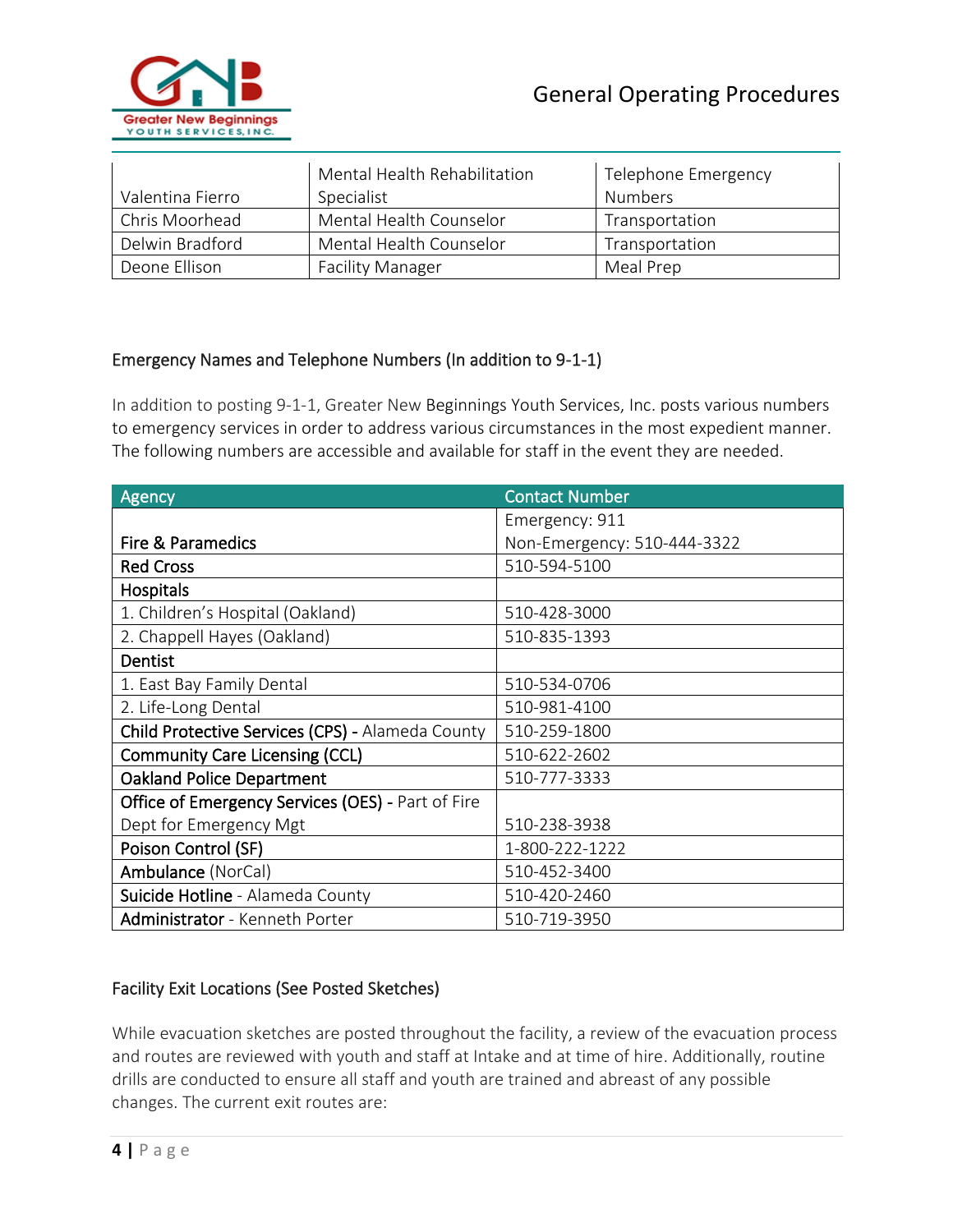

Front Entry of Main Facility **Rear Door of Facility by Kitchen** Bedroom 6 Door (Upper Level by Exterior Stairs) Front Entry of Rear Facility Balcony on Upper Level of Rear Facility

# Temporary Relocation Sites

In the event of disasters, temporary usage of off-site facilities may be needed to ensure the protection of youth and staff. In addition, main facilities may be inoperable or unsafe to re-enter until law enforcement has deemed it habitable. In the event, youth and staff need to be housed off-site and operations need to continue, Greater New Beginnings Youth Services, Inc. has secured written agreements with the following facilities.

• Extended Stay America 3650 Mandela Parkway Oakland CA 94608 510-923-1481

Staff, if possible, may work remotely and from home offices until directed by the Administrator. No TFC or SMHS will be provided at this location, as it is not a certified Medi-Cal site.

#### Utility Shut Off

In some events, main utility lines will need to be shut-off to prevent injuries or fatalities. Emergency services, Law Enforcement and/or the Administrator will provide directives in this regard. In the event staff are in doubt about taking "shut-off" action, they will need to contact the Administrator.

|             | GNB Main Staff Office - Behind Door                       |
|-------------|-----------------------------------------------------------|
| Electricity | Exterior of Main Facility (Parallel to Driveway)          |
| Water       | Front of Main Facility Near Water Hose Underneath Mailbox |
| Gas         | Exterior of Main Facility (By Rear Kitchen Door)          |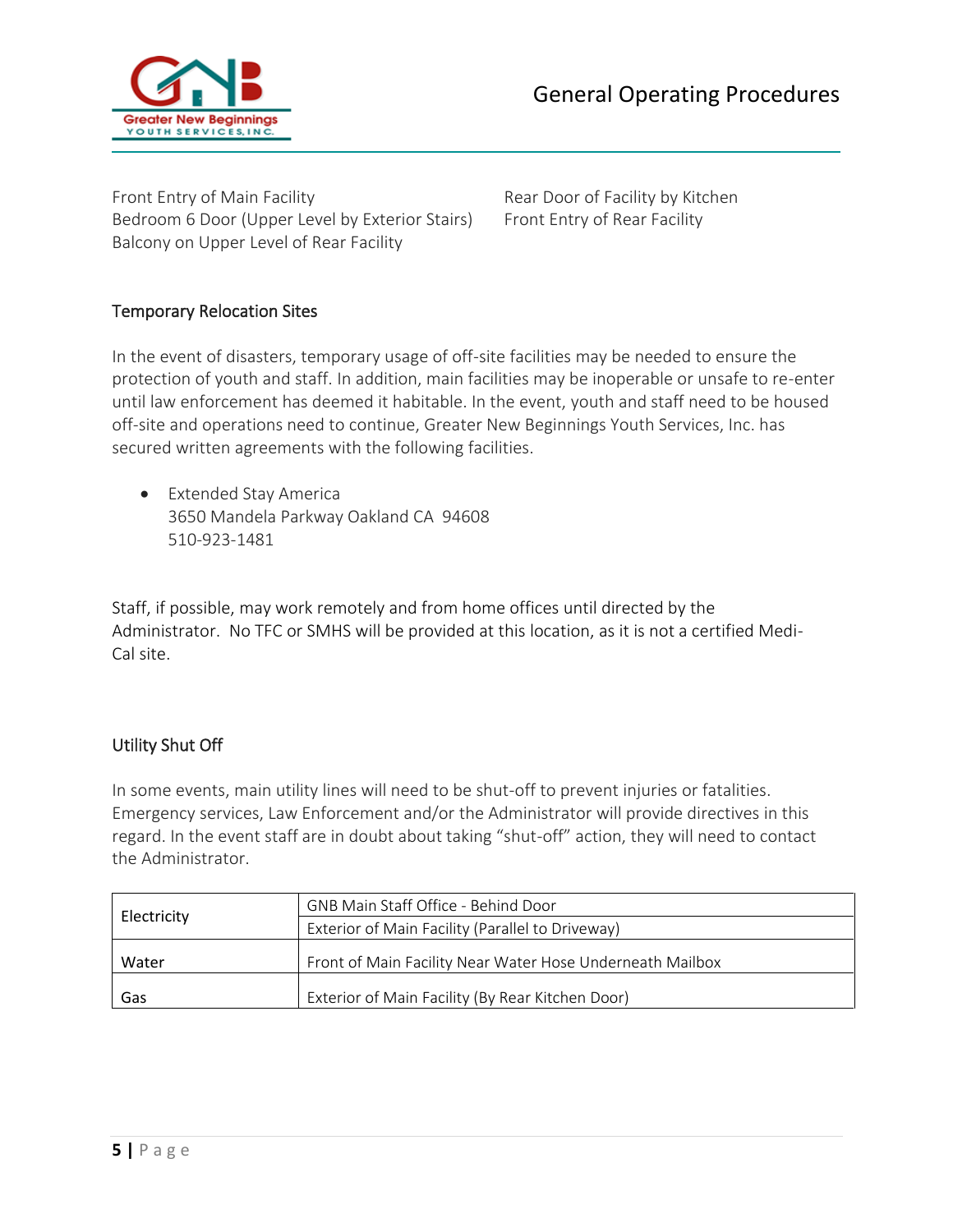

## First Aid Kits

When an injury occurs, an available and stocked first aid kit can save someone's life. Being prepared can reduce panic and provide the necessary aid. Therefore, Greater New Beginnings Youth Services, Inc retains multiple first aid kits to address the unexpected. The following includes the location of first aid kits that are stocked on an on-going basis.

- GNB Main Staff Office Medicine Cabinet
- GNB Rear Administrator Office
- GNB Vehicles

## Equipment

The right emergency equipment can make the difference is being able to address a disaster effectively or not. Therefore, specific equipment is located throughout the facility to detect and protect from possible injuries and/or fatalities. Such devices (referenced below) are checked monthly to ensure they are operable and without defect. If defects are identified, these devices are serviced or replaced immediately.

| <b>Equipment</b>                    | Location of Device(s)                                                                                                                                                                                   | <b>Monitoring</b> |
|-------------------------------------|---------------------------------------------------------------------------------------------------------------------------------------------------------------------------------------------------------|-------------------|
| Smoke Detectors                     | GNB Main Facility Staff Office, GNB Main Home Lower<br>Level Hallway Near Office, All Bedrooms (6), GNB Main<br>Home Upper Level Sitting Area, GNB Main Home Upper<br>Hallway, GNB Rear Facility        | Monthly           |
| Carbon Monoxide<br><b>Detectors</b> | <b>GNB Main Facility Staff Office, GNB Main Home Lower</b><br>Level Hallway Near Office, All Bedrooms (6), GNB Main<br>Home Upper Level Sitting Area, GNB Main Home Upper<br>Hallway, GNB Rear Facility | Monthly           |
| <b>Fire Extinguishers</b>           | GNB Main Facility Staff Office, Kitchen Near Rear Exit,<br>GNB Main Home Upper Level Sitting Area, Rear Facility<br>Lower Level, GNB Rear Facility                                                      | Monthly           |
| Fire Alarms (Pull Stations)         | GNB Main Facility Entry Door, Kitchen Wall Near Rear<br>Exit, GNB Main Home Upper Level Sitting Area, GNB<br>Main Home Upper Level Rear Bedrooms                                                        | Monthly           |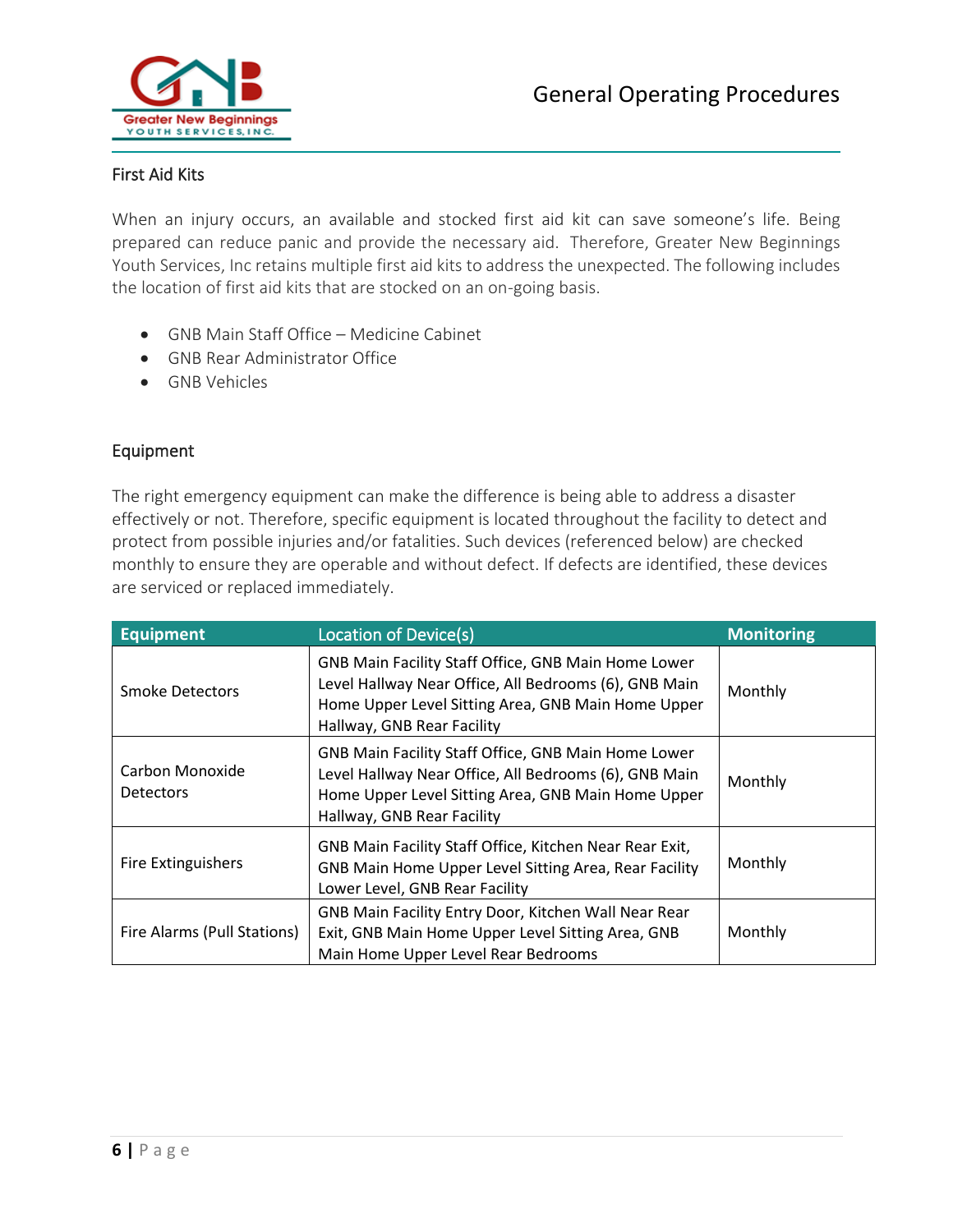

## Emergency Response Preparedness

Greater New Beginnings Youth Services, Inc. plans for and coordinates emergency response preparedness. Greater New Beginnings Youth Services, Inc. administrative offices has an emergency evacuation procedure that provides for off-site facilities in case of emergency.

Greater New Beginnings Youth Services, Inc. will coordinate with local, state and federal governmental authorities in addition to emergency responders in the event of an emergency. Greater New Beginnings Youth Services, Inc. will ensure coordination and communication with families, and youth in order to account for the whereabouts of staff and youth.

#### General Procedure:

The Alameda County Office of Emergency Services. OES, has devised specific warning methods to warn residents of actual or pending disasters. To warn county residents of impending disaster, officials will sound air raid sirens, use vehicle horns, and mobile loudspeakers, any other loud noise-making devise and text-alerts to get peoples' attention. If such should be the case, the County has implemented the following resources for detailed information:

*Wireless Emergency Alerts* is a messaging system from the County of Alameda that specific emergency alerts and instructions as to the nature of the impending disaster, what to do, and if necessary, the evacuation routes to be taken.

*Ready.gov* provides specific emergency instructions as to the nature of the impending disaster, what to do, and if necessary, the evacuation routes to be taken.

*KGO 810AM, KNBR 690AM* are the radio Emergency Broadcast Stations to tune to. The radio station will broadcast specific instructions as to the nature of the impending disaster, what to do, and if necessary, the evacuation routes to be taken.

Each youth and staff member are familiarized with the written disaster emergency plan for Greater New Beginnings Youth Services, Inc. This plan is explained and rehearsed at time of intake and hire and monthly thereafter. This plan is to be utilized in the case of earthquake, fire or other disaster. It includes information on where to meet if evacuated and who will be the point of contact for check-in. It also includes where emergency valve shut-offs are for water, gas and electricity see LIC 610C form from CCL. It is imperative to follow OES directives and guidelines and to utilize good, common sense in dealing with a disaster.

Greater New Beginnings Youth Services, Inc. social workers are to report to Community Care Licensing within 24 hours when a disaster affects the health safety and well-being of a child in foster care, including catastrophes, fires or explosions that occur under emergency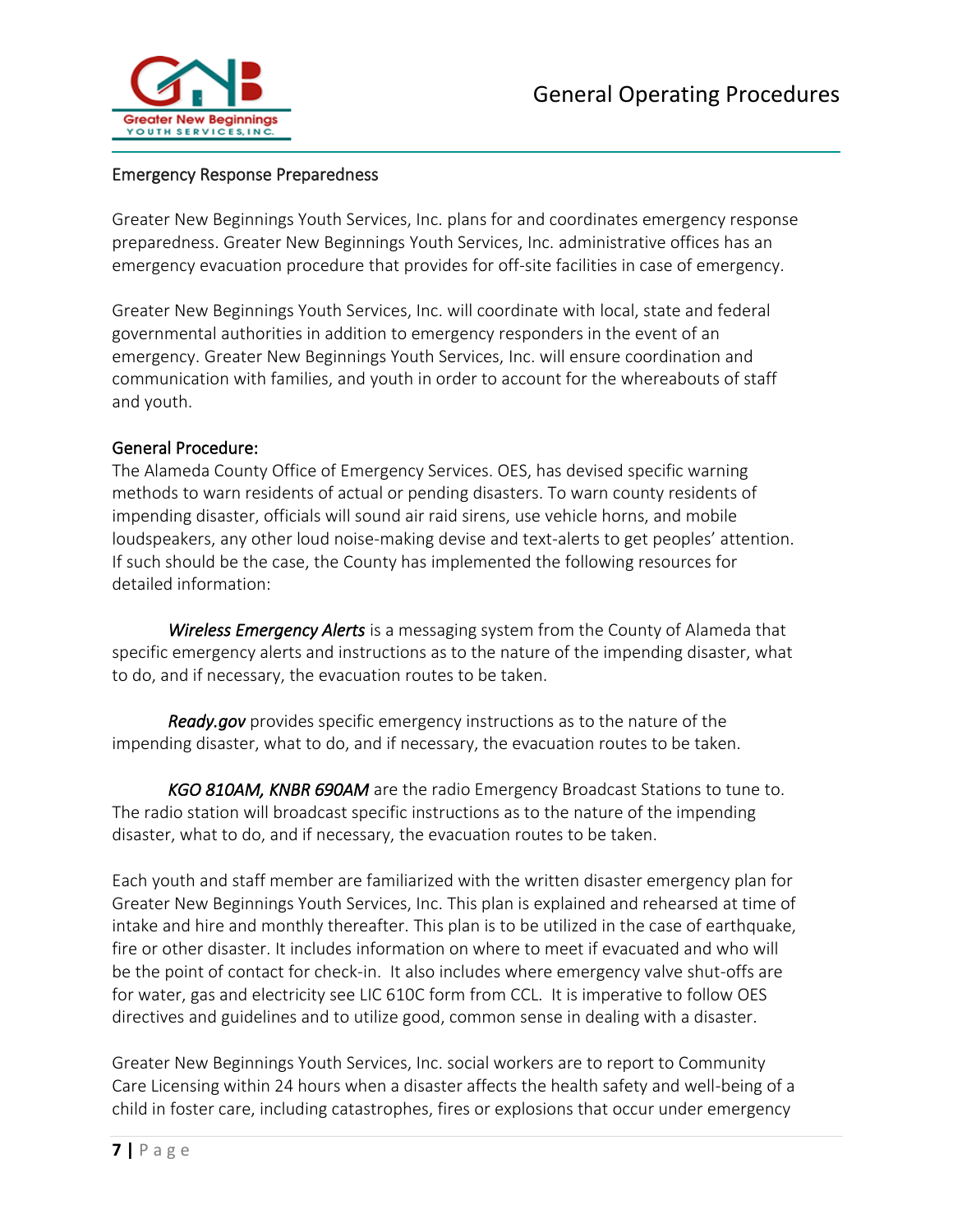

circumstances. Refer to Policy and Procedure – GNB PS 113 Incident Reporting and Review for detailed instructions. Initial notification to CCL can be made by phone, (650) 465-0716.

## FLOOD:

- 1. In the event of a flood warning, staff will take the following measures:
	- a) Prepare for possible evacuation,
	- b) Follow the directions given via radio broadcast by the Emergency Services personnel. Follow evacuation routes as directed
	- c) Greater New Beginnings Youth Services, Inc. staff, once safe should ensure the safety and well-being of all youth, check in to ensure everybody's whereabouts
	- d) If internet access is unavailable, contact Administrator with updates via cell phone. The Administrator will log whereabouts of youth.
	- e) Staff will be expected to use sound, mature judgments and considerations if contacted by authorized members of youths' families.
	- f) Staff will, in the event of an ordered evacuation; follow to the letter the broadcasted directions of the Emergency Services personnel.
- 2. After the flood:
	- a) Staff should report the status and whereabouts of youth and themselves to the Facility Manager who in turn, reports to Administrator
	- b) Staff should not return to Greater New Beginnings Youth Services, Inc. until given permission by the Executive Director
	- c) If staff and youth have evacuated to Temporary Relocation Sites per the LIC 610C, staff should report the status and whereabouts of youth and themselves to the Facility Manager who in turn, reports to Administrator

# EARTHQUAKE:

- 1. Despite much research, earthquakes are not a predictable occurrence. They occur with virtually no warning. Staff will follow the following directions if such an emergency should occur:
	- a) When an earthquake occurs, staff are to remain where they are. Do not attempt to move yourself outside of a building as most earthquake injuries occur when people are exposed to falling objects as they leave or enter buildings.
	- b) Staff are caught outside during an earthquake, the safest area is to be in an open space away from power lines and overhanging objects.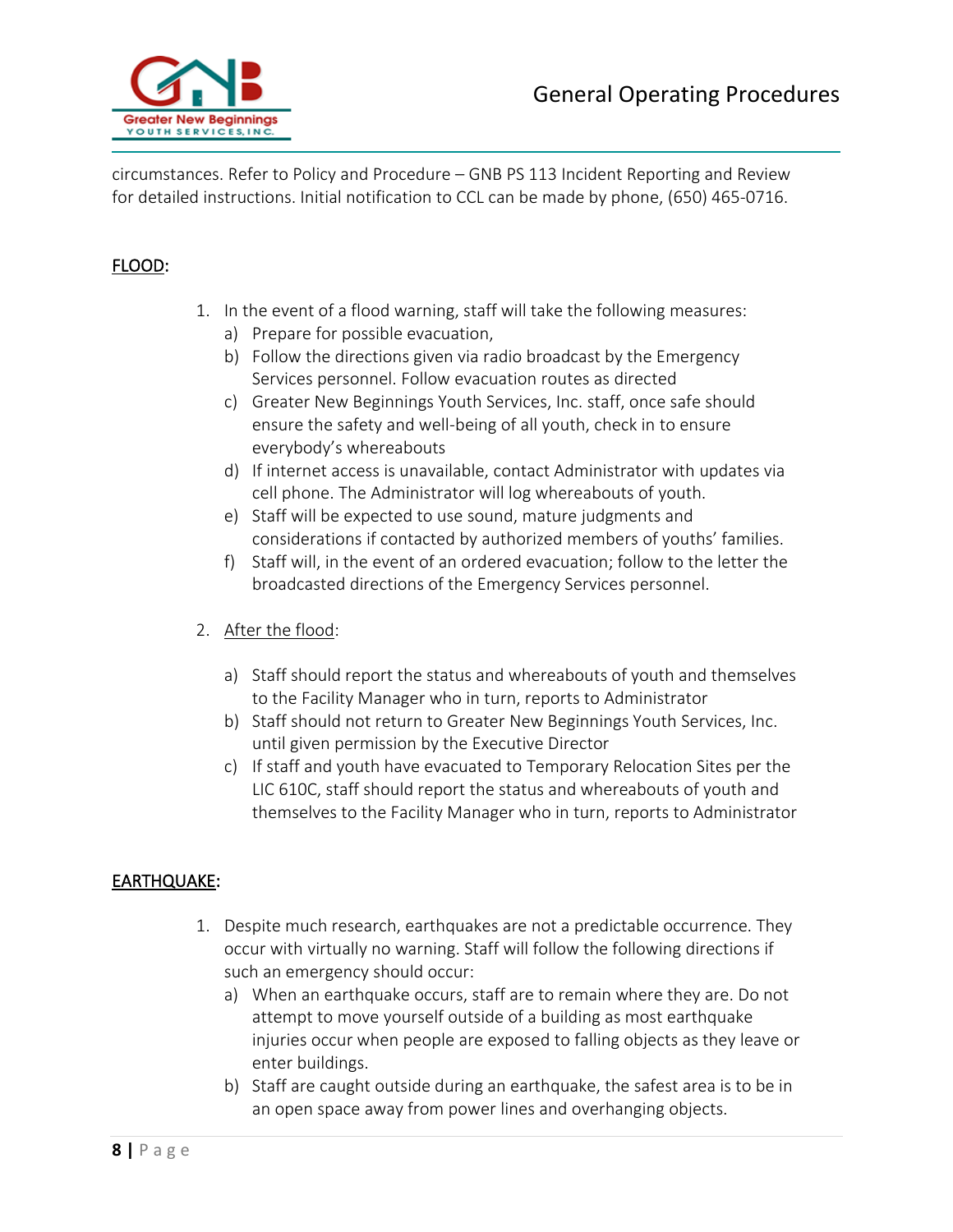

- c) Persons caught in a building or structure should take refuge under tables, desks, or doorways. Stay clear of windows.
- d) If caught in a vehicle during an earthquake, staff should remain in the vehicle after it has been brought to a safe stop.
- 2. In the event that the earthquake damages the levees or dams surrounding our area, staff will follow the procedures outlined in the FLOOD procedures.
- 3. After the earthquake has subsided, staff will remain outside and will keep out of the building as every earthquake is followed by aftershocks which may cause the structure to collapse.
- 4. Staff will, after seismic activities have abated, tune in to the Emergency Broadcast stations (KGO 810AM and KNBR 690AM) for information about potential evacuation of persons in the earthquake area. Staff WILL follow the directions given by the Emergency Services personnel.
- 5. Central coordination of communications and/or emergency procedures will be conducted by the Administrator and management.
- 6. When safe, a designated GNB Staff member will contact respective County Probation Office to report the safety of the youth at GNB. Any incident that threatens the health and safety of children are reported to CCL in an incident report.
- 7. Greater New Beginnings Youth Services, Inc. has secured off-site space to use in the case the current facility is damaged or uninhabitable. Greater New Beginnings Youth Services, Inc. has a written agreement Stay America, Oakland CA and Courtyard Marriot Hotel, Emeryville, CA
- 8. Staff, if possible may work remotely and from home offices until directed by the Administrator. No TFC or SMHS will be provided at this location, as it is not a certified Medi-Cal site.

# FIRE:

- 1. In the event of a fire, the staff person who notices smoke/fire should immediately call 9-1-1.
- 2. Staff should immediately evacuate the building, ensure youth and staff are evacuated.
- 3. Assist any youth with mobility challenges or special needs or anyone who is injured.
- 4. Do not reenter the building for personal belongings.
- 5. Proceed out of the building by the nearest evacuation route.
- 6. Proceed to the front of the facility and to the left to meet at the corner of Filbert and 16<sup>th</sup> Street, congregate in a group; do not leave this location until dismissed.
- 7. Assist staff or youth that are injured in getting medical attention.
- 8. Facility Manager will take attendance to ensure all staff are accounted for.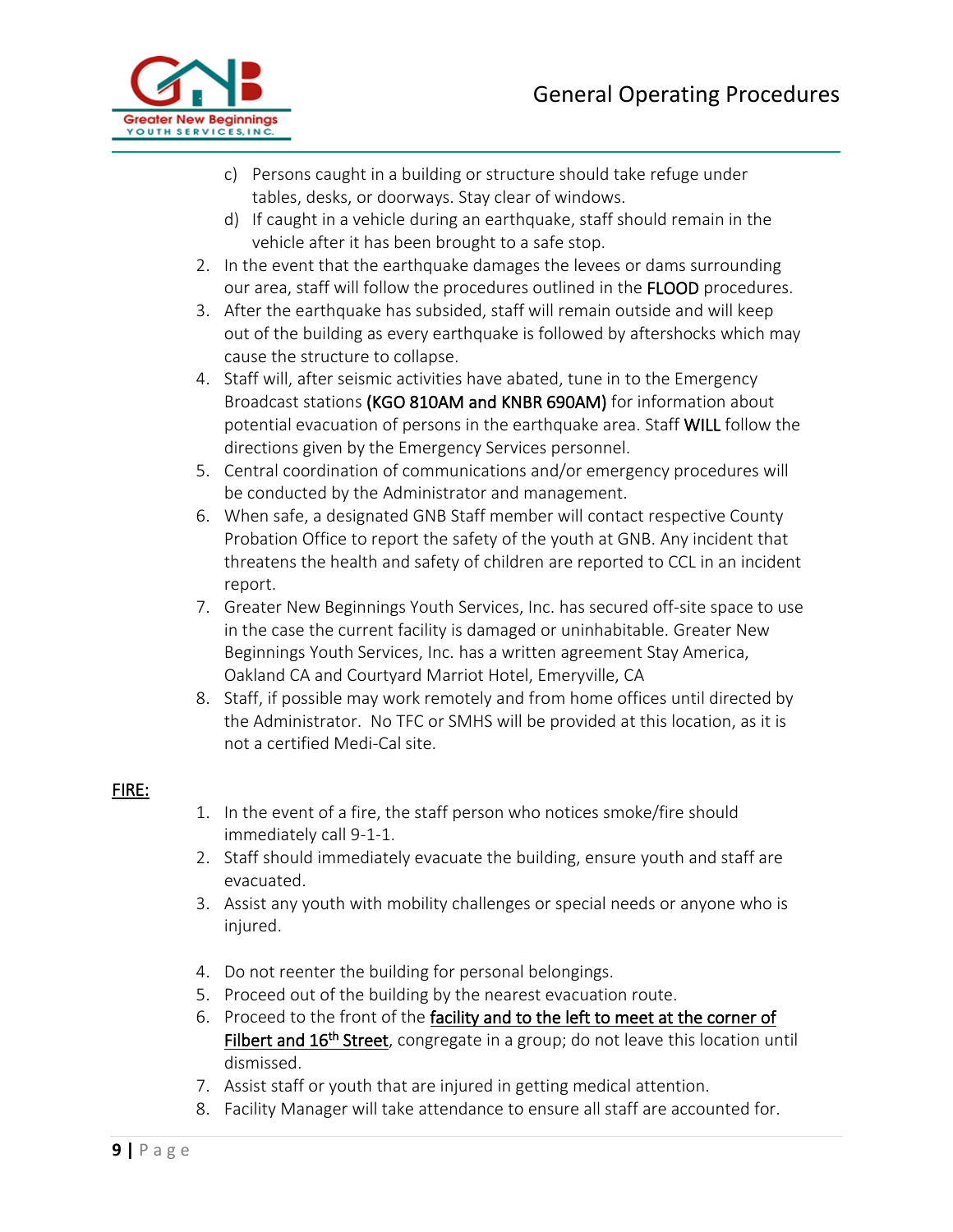

- 9. Follow all directions of Administrator, management and emergency personnel.
- 9. Greater New Beginnings Youth Services, Inc. has secured off-site space to use in the case the current facility is damaged or uninhabitable. Greater New Beginnings Youth Services, Inc. has a written agreement Stay America, Oakland CA and Courtyard Marriot Hotel, Emeryville, CA
- 10. Staff, if possible may work remotely and from home offices until directed by the Administrator. No TFC or SMHS will be provided at this location, as it is not a certified Medi-Cal site.
- 10. Fires that occur in the facility are reportable to CCL. Therefore, the Administrator should report the occurrence to CCL within 24hours.

BOMB THREAT INFORMATION: Bomb threats are very rarely associated with an actual bomb. They are most often the result of someone being disgruntled at someone or something connected to the facility. The staff member receiving the bomb threat will be responsible for the following procedures as delineated in the following order:

- 1. The staff member receiving the call will enlist another staff to call 9-1-1 and will immediately document the following information:
	- a. Date/time/staff person taking the call/how was it reported/exact words of the caller
	- b. address and phone number that was called, person notified of the bomb threat
- 2. Ask the following questions:
	- a. When is the bomb going to explode?
	- b. Where is the bomb right now?
	- c. What kind of bomb is it?
	- d. What does it look like?
	- e. Why did you place the bomb?
	- f. Where are you calling from?
	- g. Note the characteristics of the caller's voice: male/female, young/older, accent/tone
	- h. Note other voice characteristics
	- i. Listen for background noise
	- j. What time did the caller hang up- remarks
- 3. Staff immediately initiate the evacuation of staff and youth from the building as in a fire drill, and relocate to a safe area away from building as designated above.
- 4. Assist any youth with mobility challenges or special needs.
- 5. Notify the Administrator-Board of Director Chairperson
- 6. Follow Law Enforcement directions if they direct staff to notify neighbors, do so. When they arrive on the scene, follow all direction until they clear the premises. All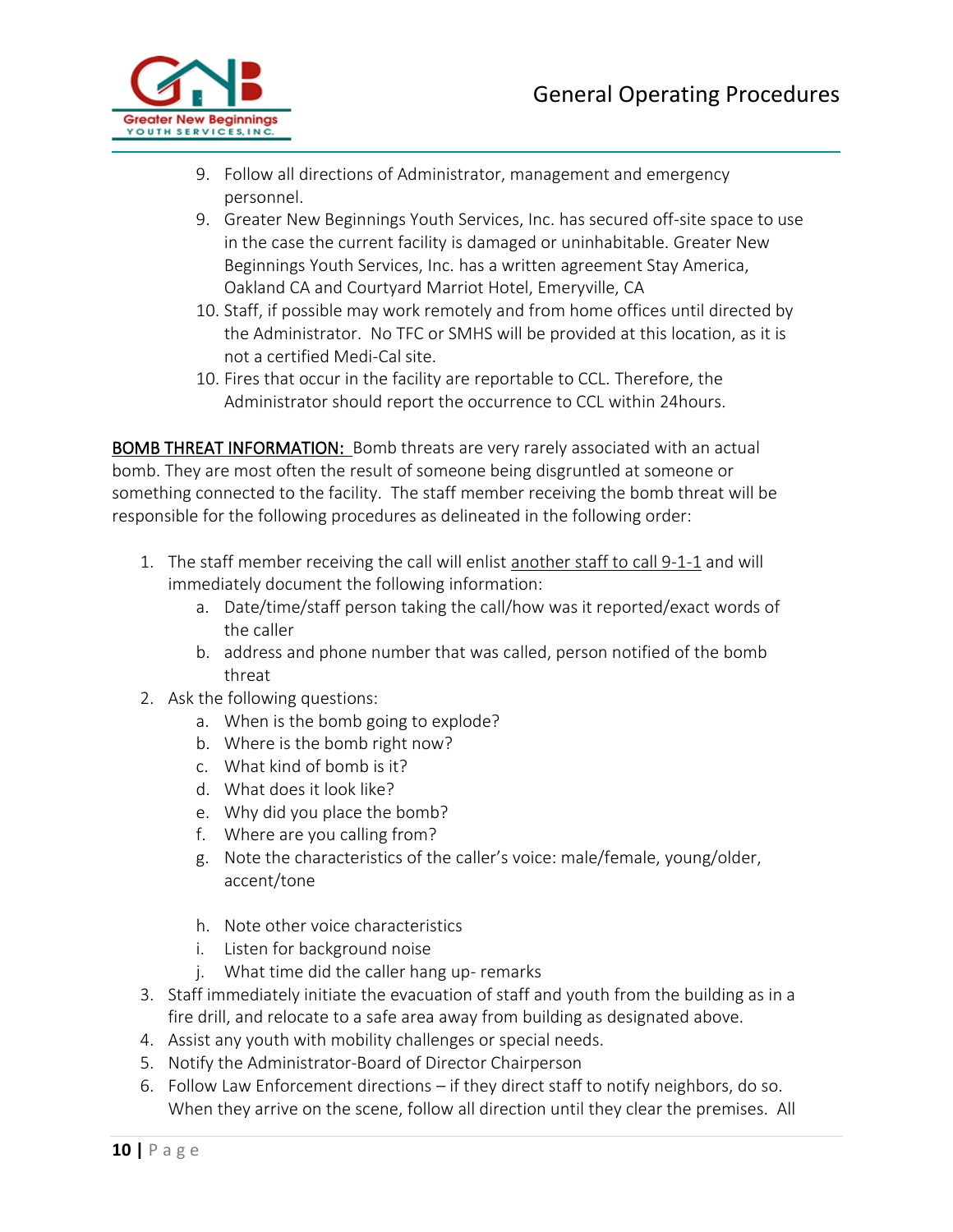

bomb threats should be considered and acted on as if there were a real bomb (unless your local law enforcement Agency has advised differently).

7. A Greater New Beginnings Youth Services, Inc. Incident/Injury report will be completed by the highest level of personnel on-site. The report shall detail all facts heard, seen, or experienced; the decisions made and who made them; and all procedures that were carried out and the result of same. This report will then be given to the Administrator.

Making a bomb threat is a serious crime. Report all occurrences to your local law enforcement Agency, no matter how serious you believe the threat. If a bomb is brought on-site, it is most likely brought in a package, bag, box, backpack, or briefcase. Always be cautious of these unknown items being found at the facility and take appropriate action. DO NOT SEARCH for the package or container unless instructed by law enforcement responders. If a suspected device or package is found, DO NOT TOUCH OR MOVE THE ITEM. Alert staff members and direct them (and youth) away from the item during evacuation. Do not re-enter the building until cleared by emergency responders.

If the Administrator is not on site, the highest level staff person should meet with emergency responders and the media (media are to be directed to the Administrator or CEO). Provide the law enforcement responders with whatever information is available. DO EXACTLY AS THE LAW ENFORCEMENT AGENCY INSTRUCTS.

# ACTIVELY VIOLENT INDIVIDUAL

Although all situations cannot be anticipated or documented here, there are several things that can be done to reduce workplace violence. Experts list the following as key steps in reducing or eliminating the threat of workplace violence:

- 1. No tolerance policy for harassment See Greater New Beginnings Youth Services, Inc. GNB ADM 113 Harassment-Free Workplace Policy.
- 2. All employees from the Administrator to line staff and volunteers are to adhere to the anti-harassment policy.
- 3. Effective lines of communication Communication is a key factor in preventing workplace violence. Violent intruders thrive on silence from the victims and any witnesses. Encourage your team members to communicate by having regular team meetings. These meetings will help defuse tensions and misunderstandings while ultimately defusing any possibility of violence.
- 4. Training for staff Greater New Beginnings Youth Services, Inc. staff training includes
	- A. De-escalating Hostile Youth
	- B. Calming Children in Crisis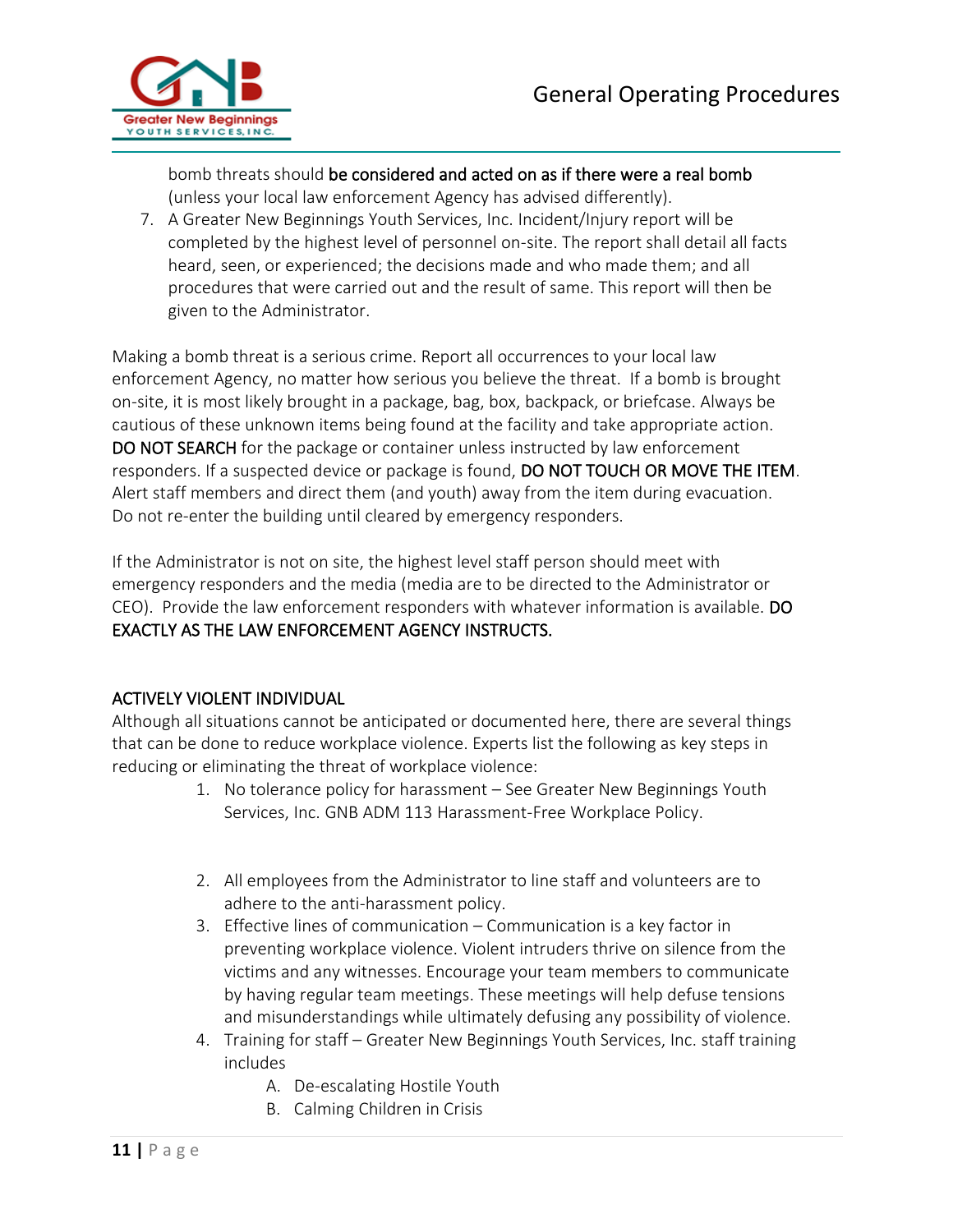

- C. Crisis Management
- D. Emergency Response Training
- E. Working in a Team
- 5. Monitor employees and manage conflict, resolve disputes quickly.
- 6. Encourage staff to report any and all violent incidents immediately.

There are several things that can be done should an individual enter the building with the intent to do harm. The first person to encounter the individual should

1. A- Alert others, and if possible the police.

2. L-Lockdown the entry and exits to prevent entry into the suite or interior offices

- 3. I- Inform staff and police of the threat of violence or shooter
- 4. C-Counter the attack only if there is possibility of disabling the attacker
- 5. E-Evacuate the building through the nearest exit

Should an individual enter the facility and threaten violence, staff that encounters the individual should comply with their requests and try to de-escalate the individual.

- 7. Staff located within the facility, away from the entry point should immediately try to secure the safety of youth and leave through the nearest door or window. Upon reaching a safe location, call 9-1-1 and report the situation to the police.
- 8. All efforts should be made to reduce injuries and potentially loss of life. Youth and staff should wait for police before leaving the area.
- 9. After police arrive, they are in command of the situation follow any direction of the police.
- 10. The Administrator and leadership team will meet with staff when it is safe to debrief.
- 11. The Administrator will address the media if necessary; staff should direct any requests to the Administrator or CEO,
- 12. An Incident Report will be completed as indicated in GNB PS 113, Incident Reporting and Review.

#### STAFF INJURIES AND MEDICAL EMERGENCIES

Greater New Beginnings Youth Services, Inc. is prepared to treat injuries and respond to medical emergencies, as all staff are required to be currently certified in CPR and First Aid. The Greater New Beginnings Youth Services, Inc. is equipped with a first aid kits that is clearly marked in the facility. In the main office, the information board has poison control numbers and emergency number: 9-1-1. Each staff's personnel file contains emergency contacts and youth have emergency contacts in their file or binder within the Greater New Beginnings Youth Services, Inc. Should an injury or medical emergency occur at the facility, staff will respond by: